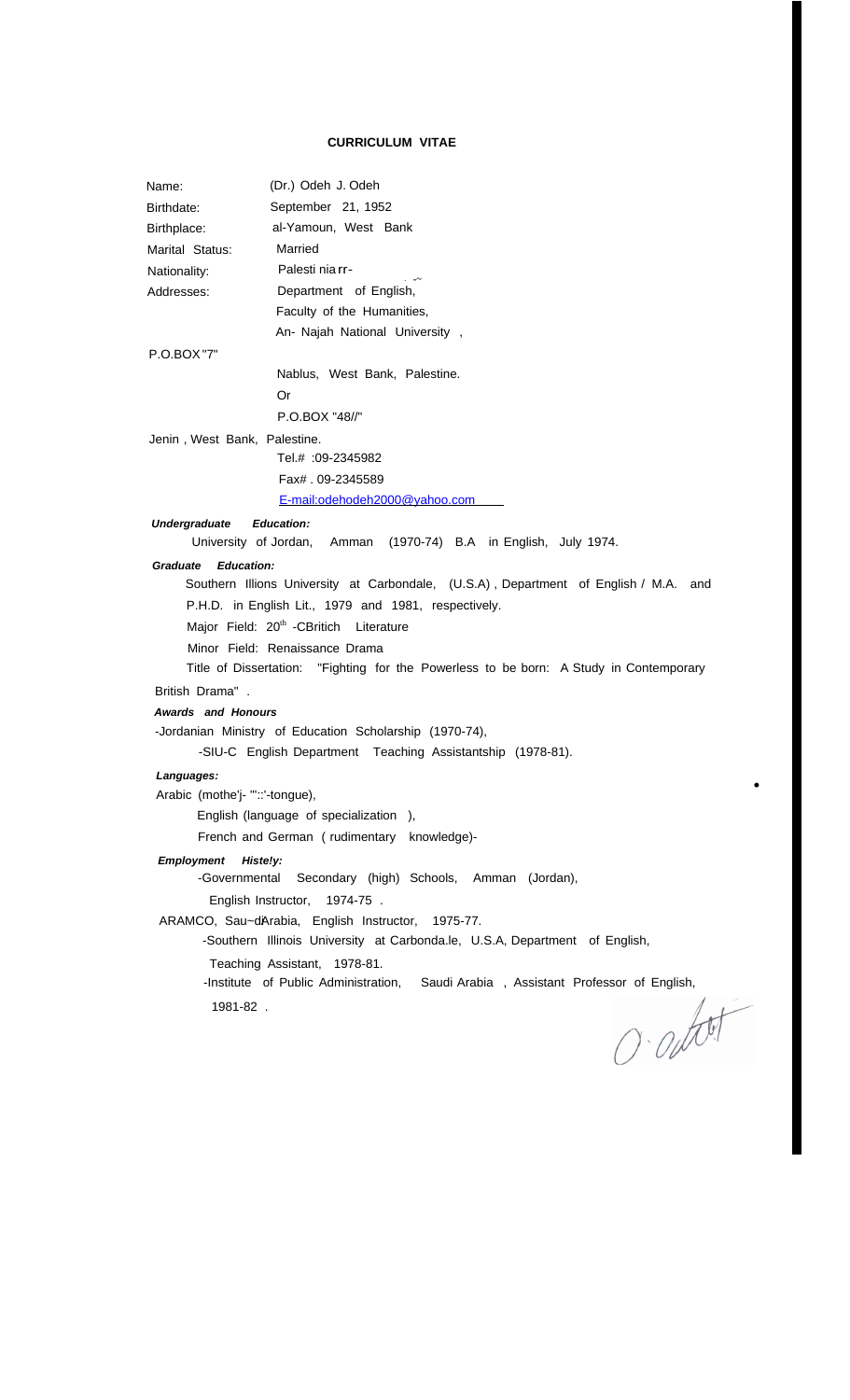-Annaba UniversitY,Algeria , English Department 1982-84.

-Sana' University, ( Yemen) , English Department, 1984-85.

-An - NajahNational University, Nablus (West Bank), English

Department, Assistance Professor of English, 1985-Present.

-AI- Quds Open University, Ammao, 1989-1990 (on loan ).

-Applied Sciences University, Amman, English Department ,Sep.-Nov,1991.

# *Conferences, Symposio, Seminars, Participation and Attendance*

-I \_ Several such on English Literature and the teaching of it , Comparative and Arabic Literatures, and English language teaching at Arab and local universities ( Between 1982-2000).

### *Other related work:*

;;upervision of M.A. theses in Applied Linguistics and Translation and Teaching of English

# Methods -

# *Work Published*

-Fighting for the Powerless to Be Born: A Study in Contemporary British Drama, MI Publications, Ann Arbor, Michigan, 1982.

-Language 1 in the Teaching, and Learning, of English Language and Literature. First National

Symposium on Quality English Teaching: Encountering Challenges ,31 August, 2008, Birzeit University.

-"Translation as a Tool in the Teaching of English Language and literature at School, College and

University levels (2010), Birzeit University (On -line).

#### *Conferences*

- ELT Issues in the West Bank and Gaza University English Departments-Symposium, hosted by the Department of English at the University of Hebron . "Teaching English Literature:A Generic Versus a Chronological Approach Sun," 1988. Oxford University Seminar , ،،For The Arab University Student: English or Comparative Literature? ''1988.

- The 3rd annual literature conference, hosted by the Department of English of Yarmouk Univesrity ،،Time as Future Past for (James ) Joyce's Bloom and (Attahir) Wattar's Bou-Larwah, In Ulysses and Azzilzal'' 1987.

- The international British , American and comparative literatures conference, hosted by the Department of English at Yarmouk University  $\cdot\cdot$  The Dialectics of the "Wait" Motif in Beckett and Aqel  $\cdot\cdot\cdot$ "1986.

- Algerian publications Bureau , Algeria paper delivered at the 1st comparative literature international conference , hosted by the Institute of languages and literatures of Annaba University ،،Thomas Hardy, Fateh Mudarres, and the Exploration of the Psychology of Choice '' 1983.

#### *Works Unpublished*

-liThe Wait Motif in Beckett and Aqel : A Comparative Study <sub>"</sub>

-"Time in Joyce's Ulysses and Wattar'sAzzilzal"

-"English Literature for the Arab University students: A Need for a Strategy of Goals" ( Was to

be presented at an Oxford University seminar, in 1988).

-"The Arabic Novel in the A~ab Maghreb ".

## *Courses Taught:*

l.Western Civilization,

2.Drama,

3.Shakespeare ,

4.A Survey of English Literature, I and II,

5.Advanced Writing,

 $6.20<sup>th</sup>$  - C British Literature,

7.18<sup>th</sup> C British Literature,

8.The Development of the English Novel,

 $0 - d / l$